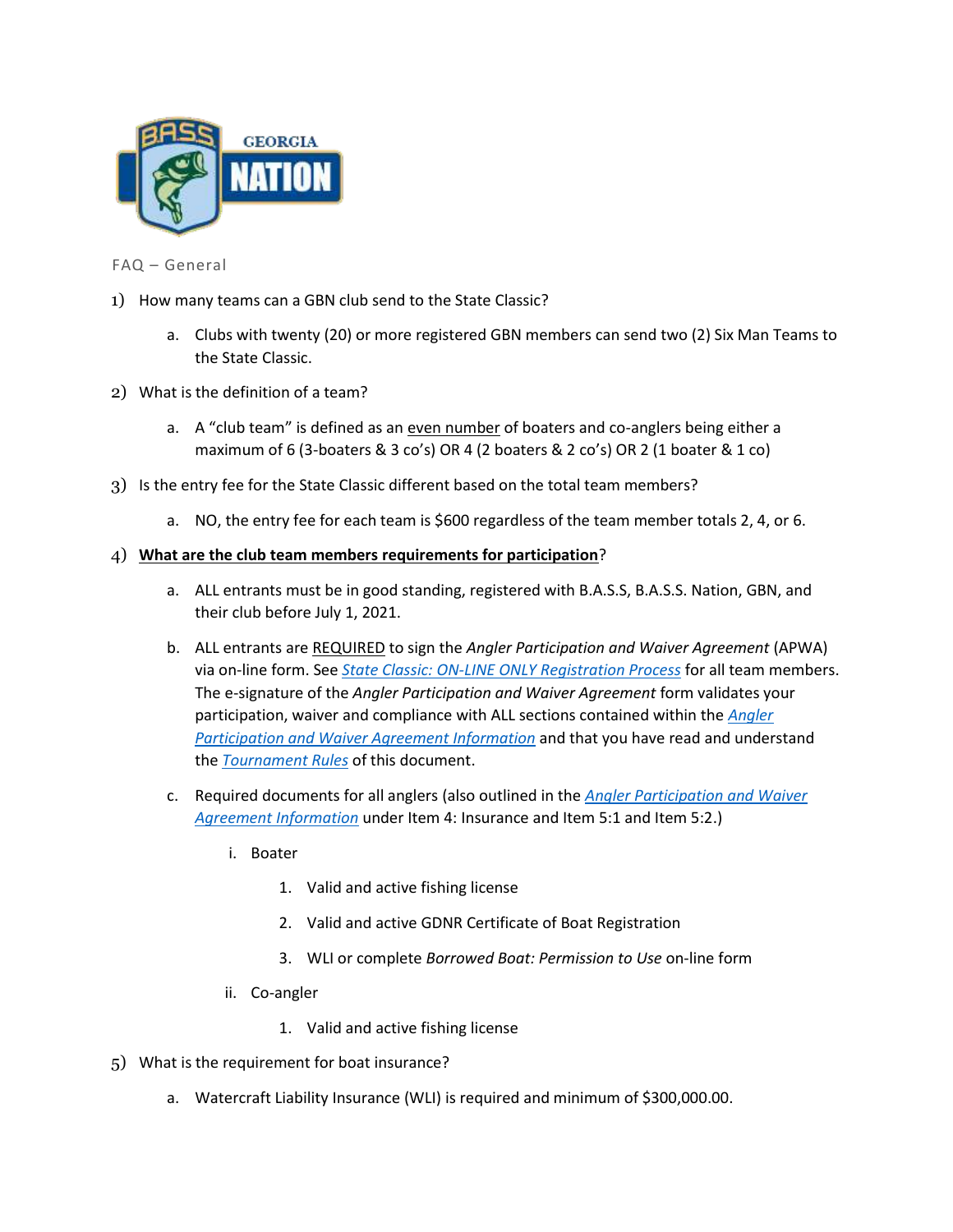- b. See Section: *Watercraft Liability*.
- c. Also stated requirement in the *Angler Participation and Waiver Agreement Information* section under Item 4: Insurance
- d. Question about insurance can be directed to support at the following: [gbnadult\\_support@georgiabassnation.com](mailto:gbnadult_support@georgiabassnation.com) or GBN web site under Adult/College -> Support
- 6) Can I use a borrowed boat for the tournament?
	- a. YES, you must complete the "*Borrowed Boat: Permission to Use*" on-line form, see Borrowed Boat: Permission to Use process.
- 7) I see there is no longer an Angler Registration at the lake site as in years past where all the required documents were checked (Fishing License, Boat Registration, WLI, etc.), why?
	- a. This is now done with a new on-line process, see *State Classic: ON-LINE ONLY Registration Process*.
- 8) Are we still required to have all the documents as in the past?
	- a. YES., you are still required to have and make available for inspection all the documents.
	- b. See the *Angler Participation and Waiver Agreement Information*, specifically under Item 4: Insurance and Item 5:1 and Item 5:2.
- 9) How will anglers submit to the fact they have or will have these required documents?
	- a. ALL anglers must sign the on-line form *Angler Participation and Wavier Agreement*. This form validates your participation and waiver. Your signature on this form attests to the fact that you have read and understand the *Tournament Rules* and the *Angler Participation and Wavier Information* in this document. Also, that you will acquire before the tournament and have in your possession the required documents AND make them available for inspection at the GBN State Classic.
	- b. You CANNOT be registered by your Team Captain/representative for the State Classic without proof of the *Angler Participation and Wavier Agreement*. *See State Classic: ON-LINE ONLY Registration Process* for all team members.
- 10) What are these required documents?
	- a. Co-angler > Active fishing license
	- b. Boater > Active Fishing License, Active GDNR Boat Registration and WLI or *Borrowed Boat: Permission to Use* on-line form.
	- c. BASS / BASS Nation cards are NOT required.
- 11) If there is no on-site angler registration to check required documents AND we are still required to have all of them, how are they checked?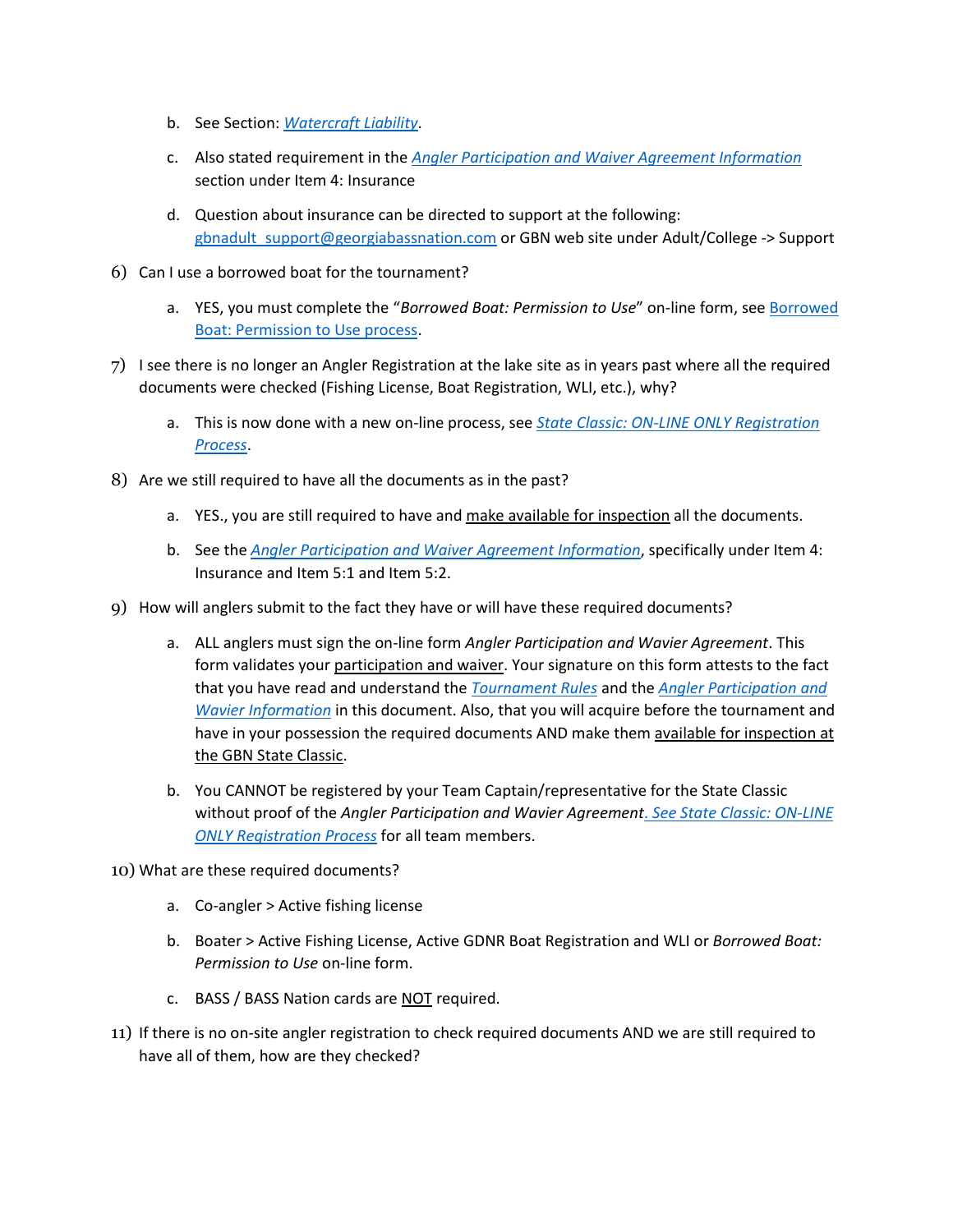- a. A random document check in conjunction with normal boat check will be done on each morning of the competition days of the State Classic.
- b. NO ONE knows how many or what boat numbers will be flagged for required document check. These will be different for each day of competition.
- 12) What if I cannot produce the required documents if I am chosen for document check at time of boat check?
	- a. Fishing license
		- i. DQ for that day of competition.
	- b. Active boat registration
		- i. DQ for both competition days.
	- c. WLI or Borrowed Boat permission
		- i. DQ for both competition days.
- 13) Why the "DQ" for these violations?
	- a. REMEMBER, you have already signed the *Angler Participation and Wavier Agreement* by online form; you cannot be registered for the State Classic by your Team Captain or representative without proof of the form (*see State Classic: ON-LINE ONLY Registration Process* for club/team registration process).
	- b. The form *Angler Participation and Wavier Agreement* along with e-signature is a legally binding document in the State of Georgia. If you DO NOT have the required documents and available for inspection; you have FALSIFIED a legal document and will result in the appropriate action by GBN BOD including but not limited to DQ (disqualification) and/or up to a lifetime ban from the GBN.
- 14) What happens to my co-angler if I am the boater, I CANNOT produce the required documents and subsequently DQ'ed from competition OR if I am a co-angler and CANNOT produce the required document (Active fishing license) and subsequently DQ'ed from competition?
	- a. In the event the boater is DQ'ed from competition, the boater's club/team will be REQUIRED to select a corresponding co-angler in the same club to drop from competition. GBN will NOT make the selection, GBN responsibility is to ensure the process is completed. This is required to fulfill the necessary even pairings requirement for competition. See Tournament Rules under Section 2: Practice & Competition / Item c.
	- b. Same applies for DQ'ed co-angler, the boater's club/team will be REQUIRED to select a corresponding boater in the same club to drop from competition. GBN will NOT make the selection, GBN responsibility is to ensure the process is completed. See Tournament Rules under Section 2: Practice & Competition / Item c.